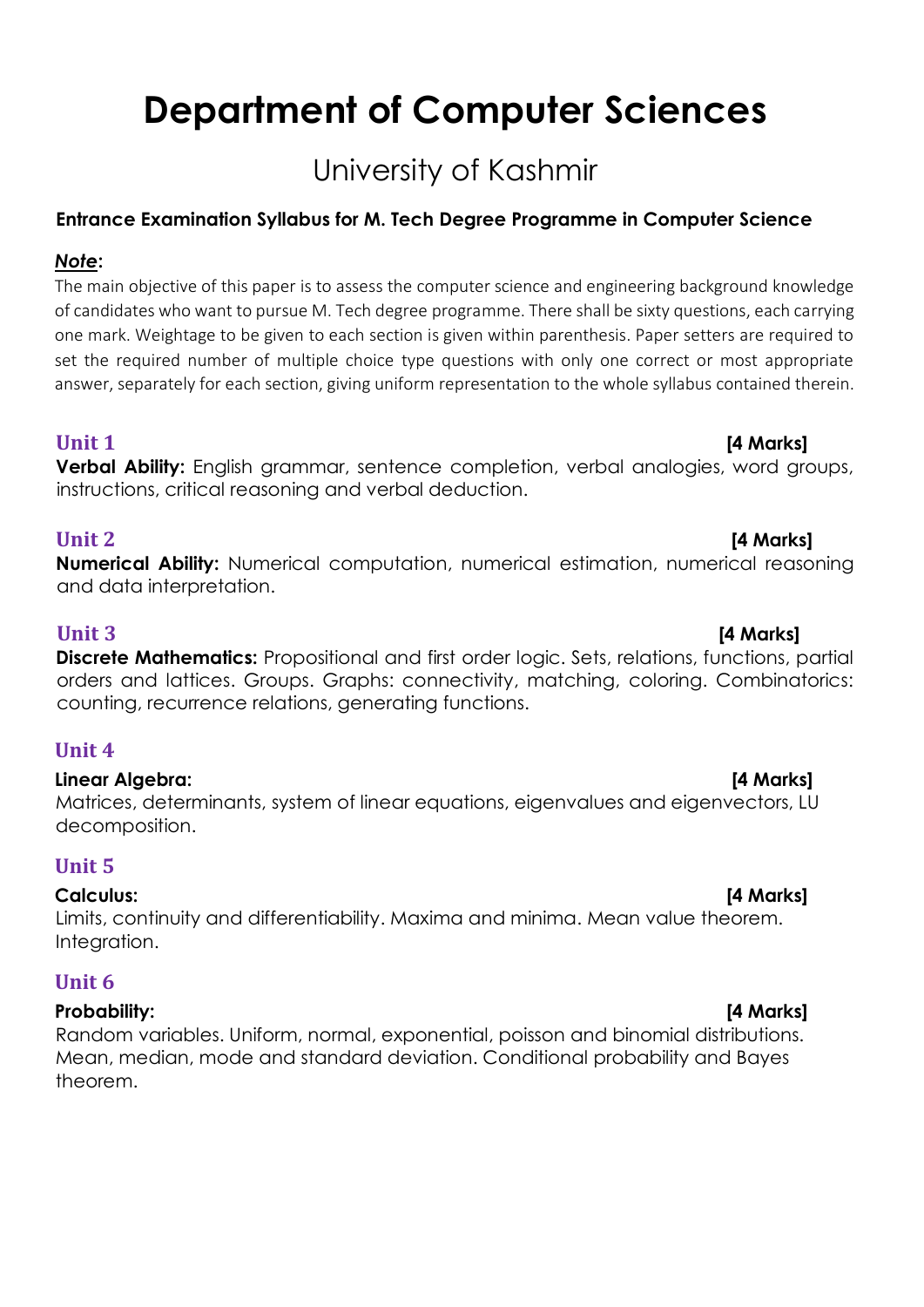### **Unit 7**

# **Digital Logic : [4 Marks]**

Boolean algebra. Combinational and sequential circuits. Minimization. Number representations and computer arithmetic (fixed and floating point).

# **Unit 8**

# **Computer Organization and Architecture: [4 Marks]**

Machine instructions and addressing modes. ALU, data‐path and control unit. Instruction pipelining. Memory hierarchy: cache, main memory and secondary storage; I/O interface (interrupt and DMA mode).

### **Unit 9**

### Programming and Data Structures **and Exercise 2018** [4 Marks]

Programming in C. Recursion. Arrays, stacks, queues, linked lists, trees, binary search trees, binary heaps, graphs.

### **Unit 10**

### **Algorithms : [4 Marks]**

Searching, sorting, hashing. Asymptotic worst case time and space complexity. Algorithm design techniques: greedy, dynamic programming and divide‐and‐conquer. Graph search, minimum spanning trees, shortest paths.

# **Unit 11**

### **Theory of Computation : [4 Marks]**

Regular expressions and finite automata. Context-free grammars and push-down automata. Regular and contex-free languages, pumping lemma. Turing machines and undecidability.

# **Unit12**

### **Compiler Design: [4 Marks]**

Lexical analysis, parsing, syntax-directed translation. Runtime environments. Intermediate code generation.

# **Unit 13**

### **Operating System : [4 Marks]**

Processes, threads, inter‐process communication, concurrency and synchronization. Deadlock. CPU scheduling. Memory management and virtual memory. File systems.

# **Unit 14**

### **Databases : [4 Marks]**

ER‐model. Relational model: relational algebra, tuple calculus, SQL. Integrity constraints, normal forms. File organization, indexing (e.g., B and B+ trees). Transactions and concurrency control.